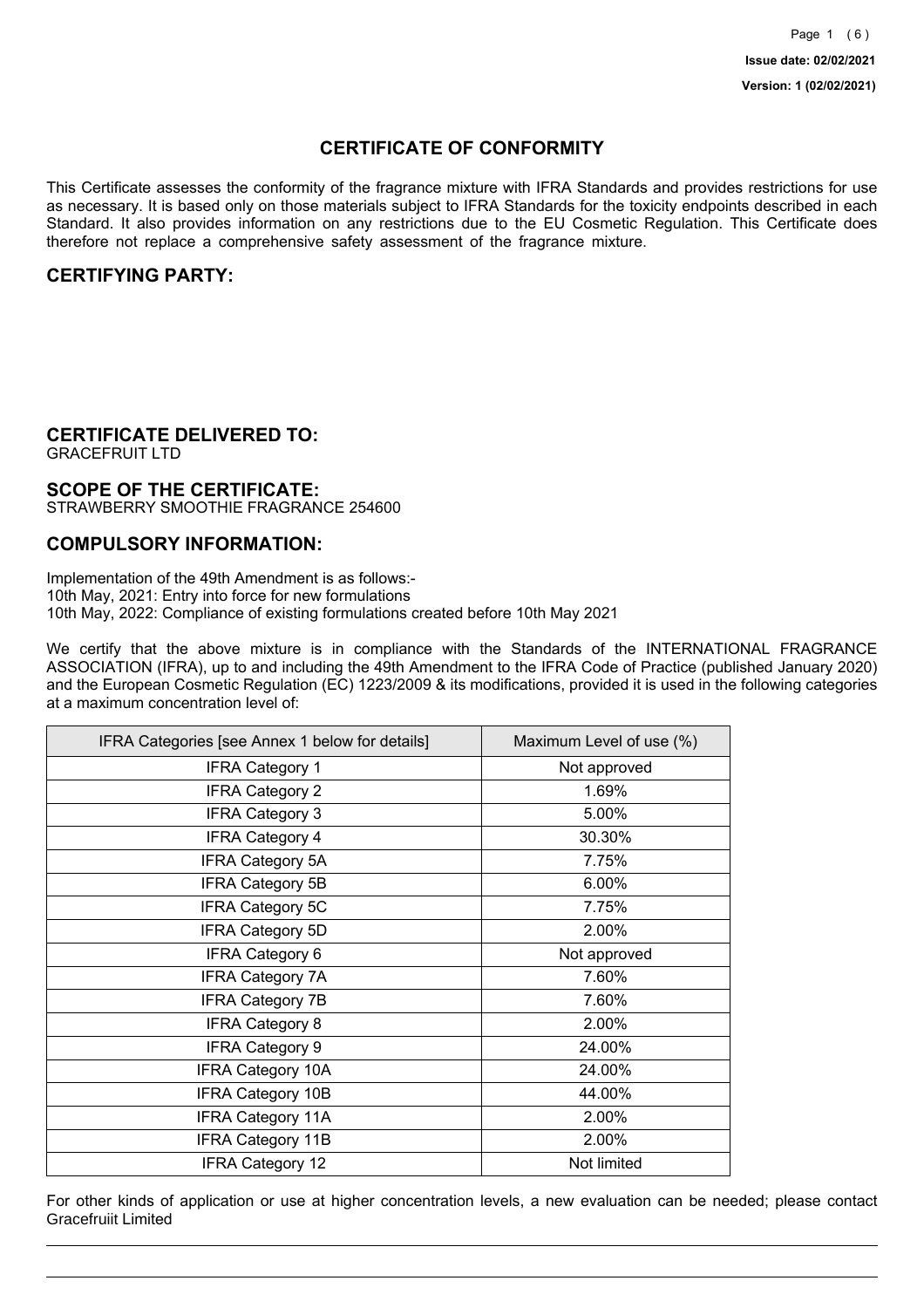## **EU COSMETIC INFORMATION:**

We certify that the above mixture is in compliance with the EU Cosmetic Regulation 1223/2009 and its amendments, provided it is used in the following applications at a maximum concentration level of:

| <b>Cosmetic Application</b>      | Maximum Level of use (%) |
|----------------------------------|--------------------------|
| Fine Fragrance                   | Not limited              |
| Eau de Toilette                  | Not limited              |
| Fragrancing cream                | Not limited              |
| Rinse off cosmetic products      | Not limited              |
| Other leave-on cosmetic products | Not limited              |
| Oral products                    | Not limited              |

Regulatory Affairs Department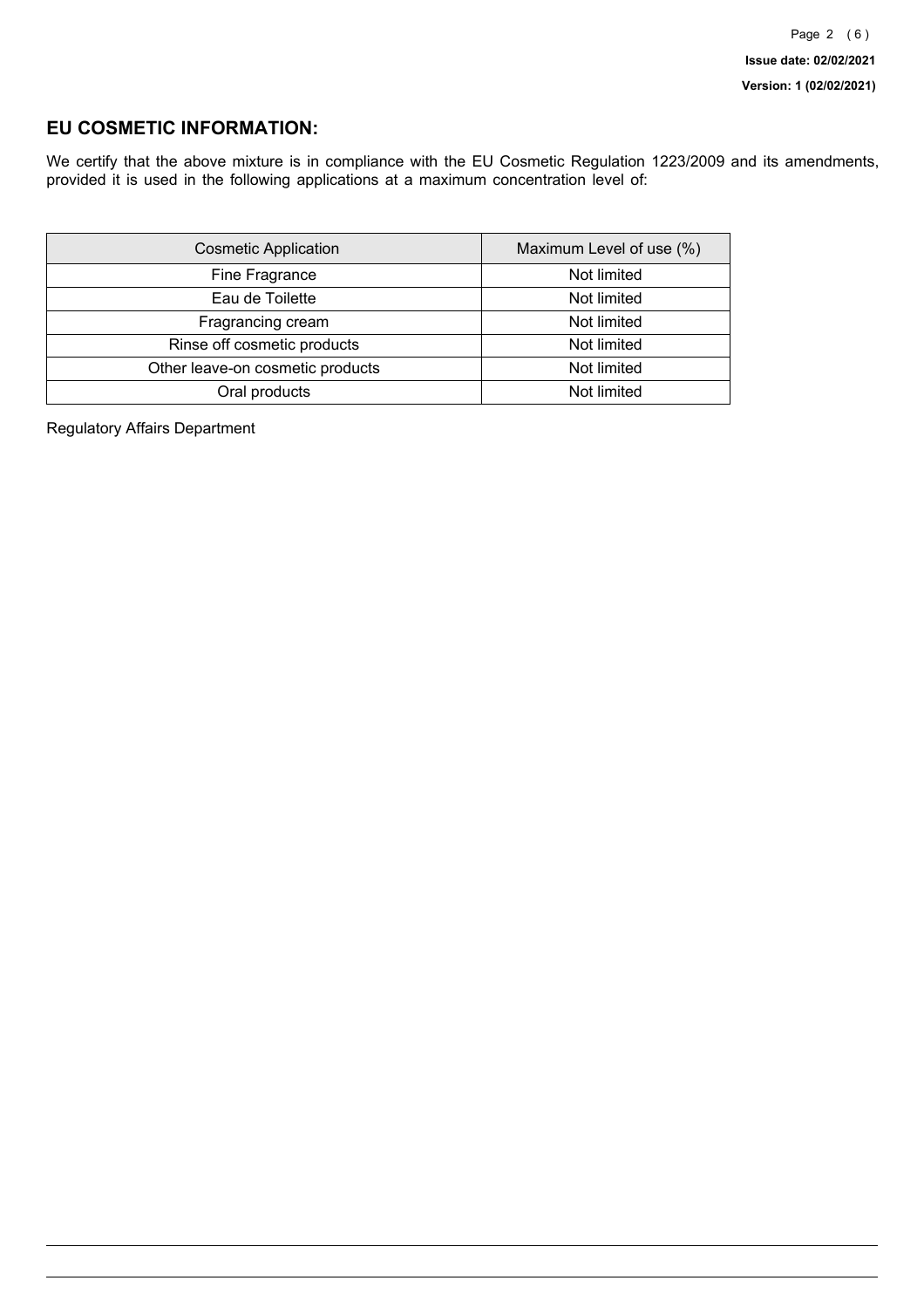### **ANNEX 1**

Below is an extract of information provided by IFRA in relation to types of application present in each IFRA Category. Additional information about IFRA Categories can be found in the Guidance to IFRA Standards, issued by IFRA.

| <b>IFRA Category</b>     | Product Type                                                                                                                                                                                                                                                                                                                                                                                                                                                                                                                                                                                                                                                                                                                                                                                                                                                                                                                                 |
|--------------------------|----------------------------------------------------------------------------------------------------------------------------------------------------------------------------------------------------------------------------------------------------------------------------------------------------------------------------------------------------------------------------------------------------------------------------------------------------------------------------------------------------------------------------------------------------------------------------------------------------------------------------------------------------------------------------------------------------------------------------------------------------------------------------------------------------------------------------------------------------------------------------------------------------------------------------------------------|
| <b>IFRA Category 1</b>   | Products applied to the lips: Lip products e.g. lipstick, lip balm; Childrens toys                                                                                                                                                                                                                                                                                                                                                                                                                                                                                                                                                                                                                                                                                                                                                                                                                                                           |
| <b>IFRA Category 2</b>   | Products applied to the axillae: Deodorant and antiperspirant products of all types; Body sprays/mists                                                                                                                                                                                                                                                                                                                                                                                                                                                                                                                                                                                                                                                                                                                                                                                                                                       |
| <b>IFRA Category 3</b>   | Products applied to the face/body using fingertips: Eye products e.g. eye make-up, eye moisturizer; Facial<br>make-up; Make-up remover; Nose pore strips; Wipes for face, neck, hands, body; Facial masks; Body<br>and face paint                                                                                                                                                                                                                                                                                                                                                                                                                                                                                                                                                                                                                                                                                                            |
| <b>IFRA Category 4</b>   | Products related to fine fragrance: Hydroalcoholic and non-hydroalcoholic fine fragrance of all types e.g.<br>Eau de Toilette, Parfum, Cologne, solid perfume, fragrancing cream, aftershaves of all types; Ingredients<br>of perfume and fragrance mixtures for cosmetic kits; Scent pads; Scent strips                                                                                                                                                                                                                                                                                                                                                                                                                                                                                                                                                                                                                                     |
| <b>IFRA Category 5A</b>  | Body lotion products applied to the body using the hands (palms), primarily leave on: Foot care products<br>e.g. creams, powders; Insect repellent for application to the skin; All powders and talc (excluding baby<br>powders and talc)                                                                                                                                                                                                                                                                                                                                                                                                                                                                                                                                                                                                                                                                                                    |
| IFRA Category 5B         | Face moisturizer products applied to the face using the hands (palms), primarily leave on: Facial toner;<br>Facial moisturizers and creams                                                                                                                                                                                                                                                                                                                                                                                                                                                                                                                                                                                                                                                                                                                                                                                                   |
| <b>IFRA Category 5C</b>  | Hand cream products applied to the hands using the hands (palms), primarily leave on: Hand cream; Nail<br>care products including cuticle creams; Hand sanitizers                                                                                                                                                                                                                                                                                                                                                                                                                                                                                                                                                                                                                                                                                                                                                                            |
| <b>IFRA Category 5D</b>  | Baby creams, baby oils and baby talc: Baby cream/lotion, baby oil, baby powders and talc                                                                                                                                                                                                                                                                                                                                                                                                                                                                                                                                                                                                                                                                                                                                                                                                                                                     |
| IFRA Category 6          | Products with oral and lip exposure: Toothpaste; Mouthwash, including breath sprays; Toothpowder,<br>strips, mouthwash tablets                                                                                                                                                                                                                                                                                                                                                                                                                                                                                                                                                                                                                                                                                                                                                                                                               |
| <b>IFRA Category 7A</b>  | Rinse-off products applied to the hair with some hand contact: Hair permanent or other hair chemical<br>treatments (rinse-off) e.g. relaxers, including rinse-off hair dyes                                                                                                                                                                                                                                                                                                                                                                                                                                                                                                                                                                                                                                                                                                                                                                  |
| <b>IFRA Category 7B</b>  | Leave-on products applied to the hair with some hand contact: Hair sprays of all types e.g. pumps,<br>aerosol sprays; Hair styling aids non sprays e.g. mousse, leave- on conditioners; Hair permanent or other<br>hair chemical treatments (leave-on) e.g. relaxers, including leave-on hair dyes; Shampoo - Dry (waterless<br>shampoo); Hair deodorizer                                                                                                                                                                                                                                                                                                                                                                                                                                                                                                                                                                                    |
| <b>IFRA Category 8</b>   | Products with significant anogenital exposure: Intimate wipes; Tampons; Baby wipes; Toilet paper (wet)                                                                                                                                                                                                                                                                                                                                                                                                                                                                                                                                                                                                                                                                                                                                                                                                                                       |
| IFRA Category 9          | Products with body and hand exposure, primarily rinse off: Bar soap; Liquid soap; Shampoo of all type;<br>Conditioner (rinse-off); Body washes and shower gels of all types; Baby wash, bath, shampoo; Bath gels,<br>foams, mousses, salts, oils and other products added to bathwater; Cleanser for face (rinse-off); Shaving<br>creams of all types e.g. stick, gels, foams; All depilatories (including facial) and waxes for mechanical hair<br>removal; Foot care products (feet are placed in a bath for soaking); Shampoos for pets                                                                                                                                                                                                                                                                                                                                                                                                   |
| <b>IFRA Category 10A</b> | Household care excluding aerosol / spray products: Hand wash laundry detergent; Laundry pre-treatment<br>of all types e.g. paste, sprays, sticks; Machine laundry detergents with skin contact e.g. liquids, powders;<br>Fabric softeners of all types including fabric softener sheets; Ironing water; Hand dishwashing detergent;<br>Hard surface cleaners of all types e.g. bathroom, kitchen cleansers, furniture polish; Toilet seat wipes;<br>Household cleaning products, other types including fabric cleaners, carpet cleaners, furniture polishes<br>sprays and wipes, stain removers, treatment products for textiles e.g. starch sprays; Floor wax; Dry<br>cleaning kits; Fragranced oil for lamp ring, reed diffusers, pot-pourri, liquid refills for air fresheners (non-<br>cartridge systems), etc.                                                                                                                          |
| <b>IFRA Category 10B</b> | Household aerosol/spray products: Animal sprays applied to animals; Air freshener sprays, manual,<br>including aerosol and pump; Aerosol/spray insecticides                                                                                                                                                                                                                                                                                                                                                                                                                                                                                                                                                                                                                                                                                                                                                                                  |
| <b>IFRA Category 11A</b> | Products with intended skin contact but minimal transfer of fragrance to skin from inert substrate without<br>UV exposure: Feminine hygiene conventional pads, liners, interlabial pads; Diapers (baby and adult);<br>Adult incontinence pant, pad; Toilet paper (dry)                                                                                                                                                                                                                                                                                                                                                                                                                                                                                                                                                                                                                                                                       |
| <b>IFRA Category 11B</b> | Products with intended skin contact but minimal transfer of fragrance to skin from inert substrate with<br>potential UV exposure: Tights with moisturizers; Scented socks, gloves; Facial tissues (dry tissues);<br>Napkins; Paper towels; Wheat bags; Facial masks (paper/protective) e.g. surgical masks not used as<br>medical device; Fertilizers, solid (pellet or powder)                                                                                                                                                                                                                                                                                                                                                                                                                                                                                                                                                              |
| <b>IFRA Category 12</b>  | Products not intended for direct skin contact, minimal or insignificant transfer to skin: Candles of all types;<br>Laundry detergents for machine wash with minimal skin contact (e.g. Liquid tabs, pods); Automated air<br>fresheners and fragrancing of all types e.g. concentrated aerosol with metered doses, plug-ins, electrical,<br>incense, liquid refills (cartridge); Air delivery systems; Cat litter; Cell phone cases; Deodorizers/maskers<br>not intended for skin contact e.g. fabric drying machine deodorizers, carpet powders; Fuels; Insecticides<br>e.g. mosquito coil, paper, electrical, for clothing, excluding aerosols/sprays; Joss sticks or incense sticks;<br>Dishwash detergent and deodorizers - for machine wash; Olfactive board games; Paints; Plastic articles<br>(excluding toys); Scratch and sniff; Scent pack; Scent delivery system (using dry air technology); Shoe<br>polishes; Rim blocks (Toilet) |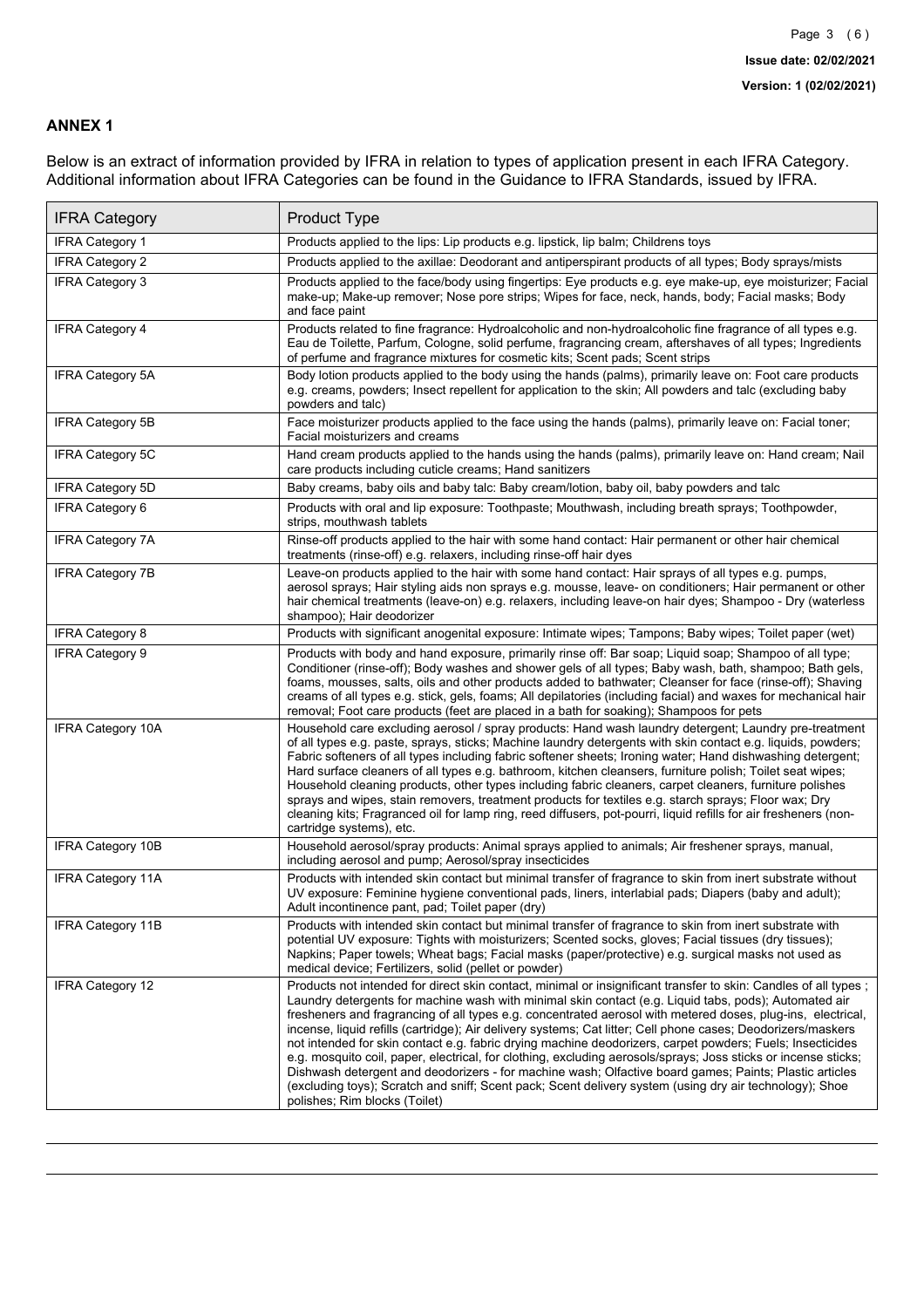## **IFRA CONFORMITY CERTIFICATE**

### **Customer: GRACEFRUIT LTD**

#### **Product: STRAWBERRY FRAGRANCE 254600**

We certify that the above item is in compliance with the Standards of the INTERNATIONAL FRAGRANCE ASSOCIATION (IFRA - 48th Amendment / published June 2015), provided it is used in the following classes at a maximum concentration level of:

| IFRA classes [see annex for detail] | Maximum level of use (%) |
|-------------------------------------|--------------------------|
| <b>IFRA Class 1 Limit</b>           | Not approved             |
| IFRA Class 2 Limit                  | 26%                      |
| <b>IFRA Class 3.A Limit</b>         | 100%                     |
| IFRA Class 3.B Limit                | 100%                     |
| <b>IFRA Class 3.C Limit</b>         | 100%                     |
| IFRA Class 3.D Limit                | 100%                     |
| IFRA Class 4.A Limit                | 100%                     |
| <b>IFRA Class 4.B Limit</b>         | 100%                     |
| <b>IFRA Class 4.C Limit</b>         | 100%                     |
| <b>IFRA Class 4.D Limit</b>         | 100%                     |
| <b>IFRA Class 5 Limit</b>           | 100%                     |
| IFRA Class 6 Limit                  | Not approved             |
| <b>IFRA Class 7.A Limit</b>         | 54%                      |
| <b>IFRA Class 7.B Limit</b>         | 54%                      |
| <b>IFRA Class 8.A Limit</b>         | 40%                      |
| IFRA Class 8.B Limit                | 40%                      |
| IFRA Class 9.A Limit                | 100%                     |
| <b>IFRA Class 9.B Limit</b>         | 100%                     |
| IFRA Class 9.C Limit                | 100%                     |
| IFRA Class 10.A Limit               | 50%                      |
| IFRA Class 10.B Limit               | 50%                      |
| <b>IFRA Class 11 Limit</b>          | 100%                     |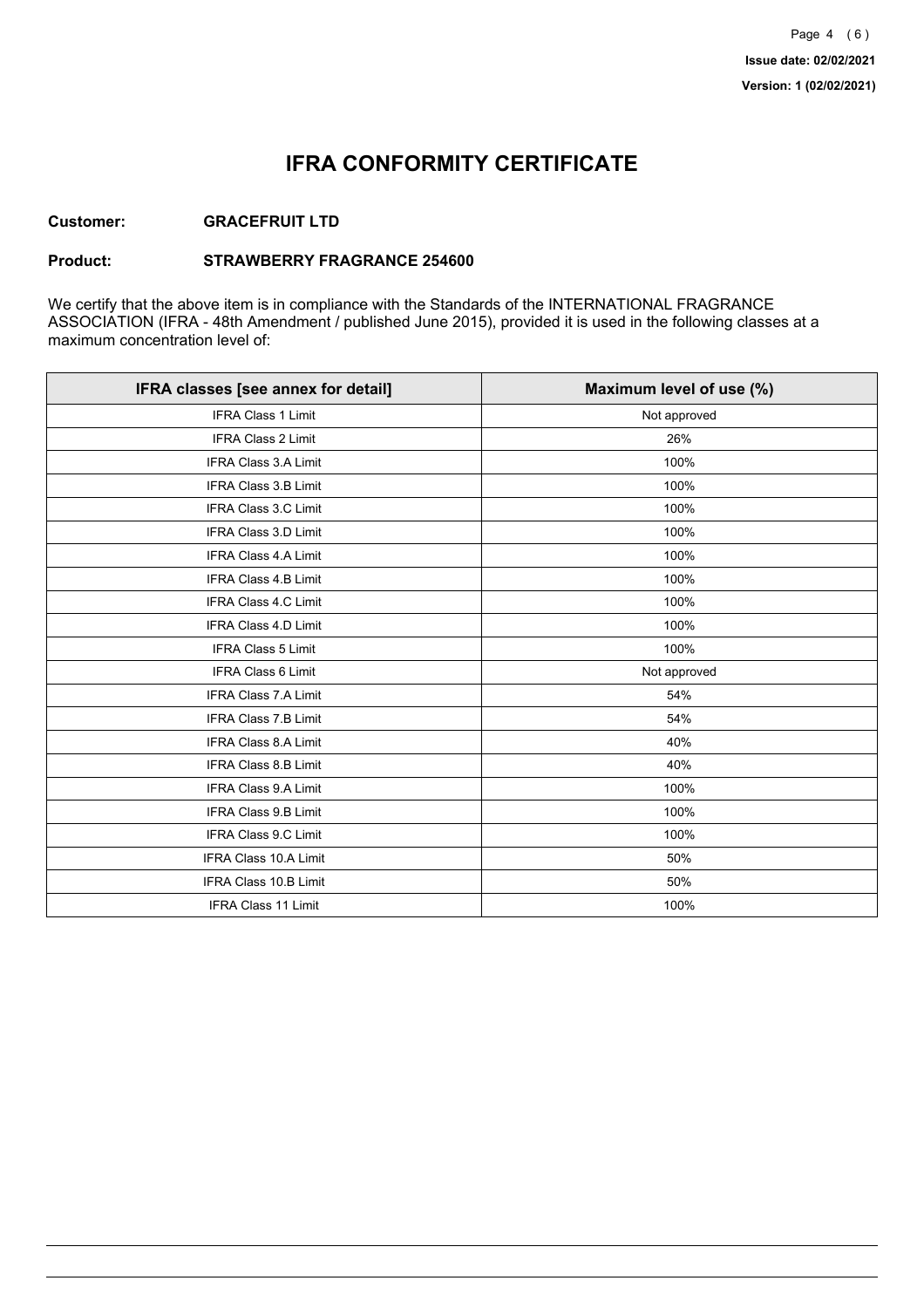# **IFRA CONFORMITY CERTIFICATE**

For other kinds of application or use at higher concentration levels, a new evaluation may be needed; please contact Gracefruit Limited.

The IFRA Standards regarding use restrictions are based on safety assessments by the Panel of Experts of the RESEARCH INSTITUTE FOR FRAGRANCE MATERIALS (RIFM) and are enforced by the IFRA Scientific Committee.

Evaluation of individual Fragrance ingredients is made according to the safety standards contained in the relevant section of the IFRA Code of Practice.

It is the ultimate responsibility of our customer to ensure the safety of the final product (containing this fragrance) by further testing if need be.

**Regulatory Affairs Department**